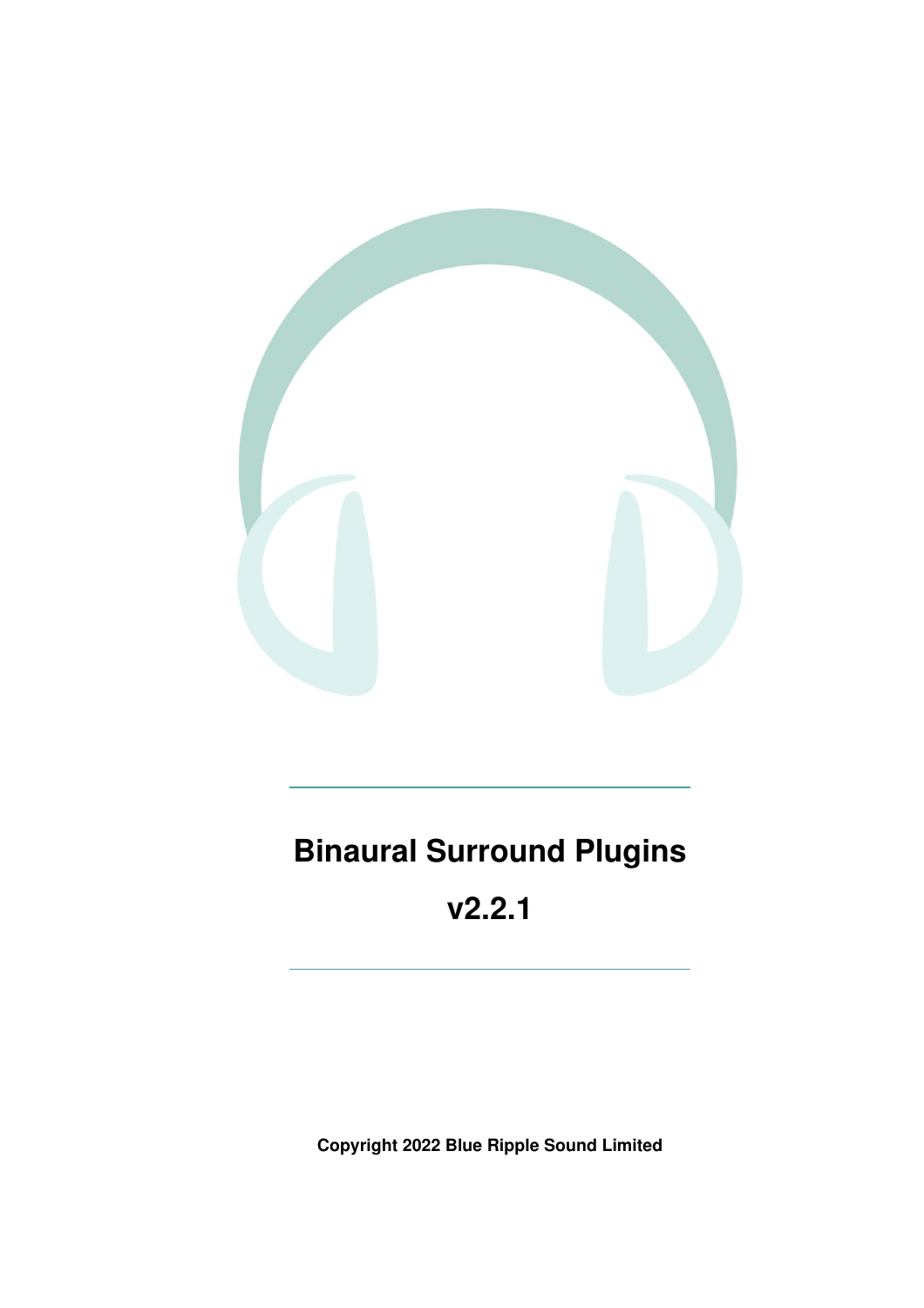# **Table of Contents**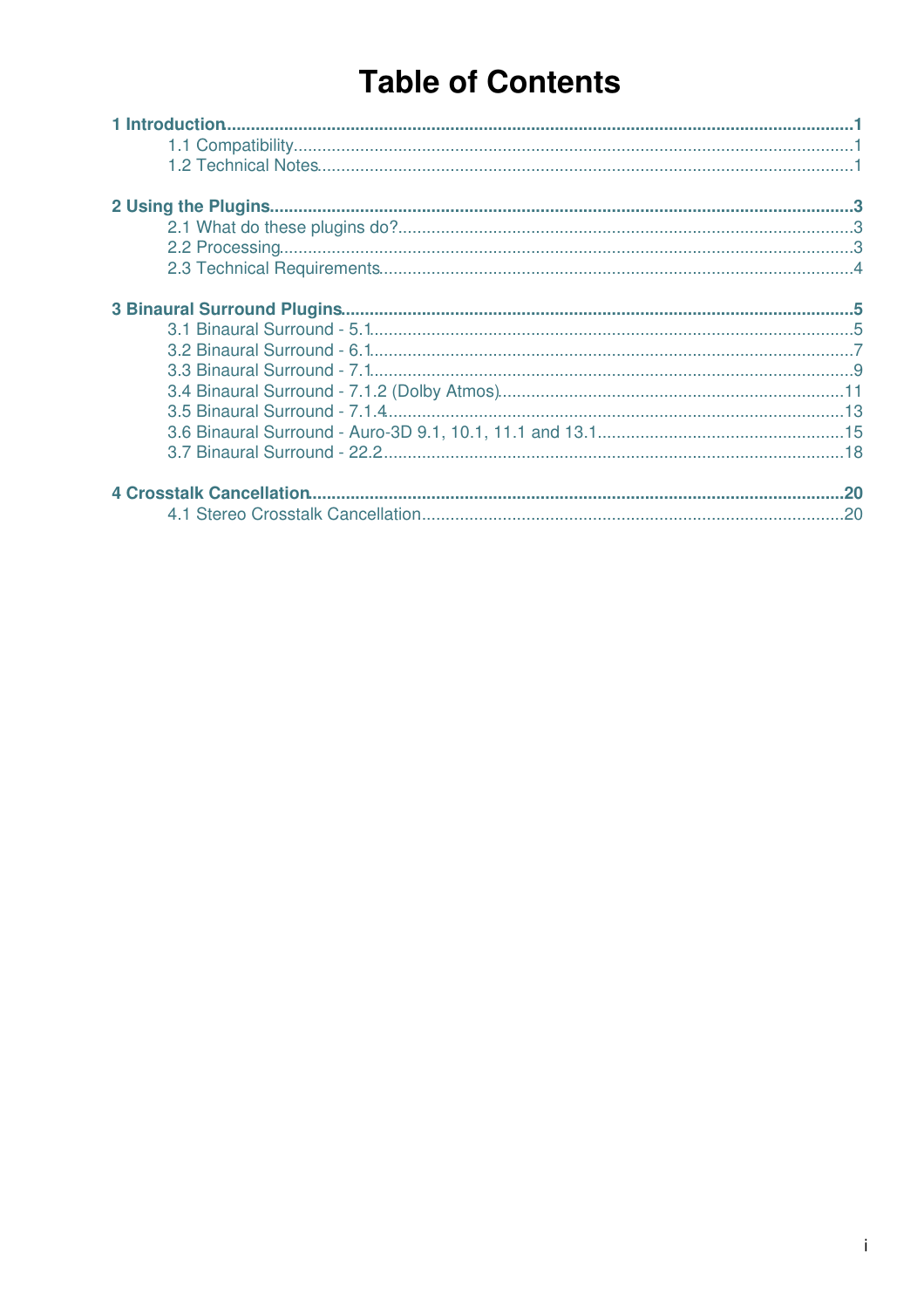# **1 Introduction**

This is a set of plugins designed to convert a multichannel surround mix into binaural 3D stereo for playback on headphones.

These plugins can be used with surround mixes in [5.1](#page-6-1), [6.1,](#page-8-0) [7.1](#page-10-0), [7.1.2 \(Dolby Atmos\)](#page-12-0), [7.1.4,](#page-14-0) [22.2](#page-19-0) and [Auro-3D](#page-16-0) and use Blue Ripple Sound's ground-breaking "Amber" HRTF and Projected Panning technologies.

The documentation also covers a [Stereo Crosstalk Cancellation](#page-21-1) plugin which, under highly controlled conditions, can be used with the stereo output from these plugins to produce 3D sound using stereo speakers.

# <span id="page-2-0"></span>**1.1 Compatibility**

Note that some of these plugins need quite a few channels (for instance, 7.1.2 needs 10) and so *will not work correctly* in many Digital Audio Workstations, which may even crash if these plugins are used.

# **1.1.1 AAX**

Most of these plugins exist as AAX versions which are compatible with [Pro Tools Ultimate](https://www.avid.com/pro-tools) or Pro Tools HD 12.8.2 and later and plugin support (or not) is indicated in this text. Pro Tools keeps careful track of exactly what stem formats are present on tracks and busses; this is a powerful feature which helps avoid mistakes and ensure plugins are used in the right places. However, where formats are not available in Pro Tools (e.g. 22.2), corresponding plugins are generally not available. To avoid this in some cases, some plugins "misuse" stem formats with matching channel counts. For instance, the ten-channel "Auro3D 9.1" format is unavailable in Pro Tools, so the "Binaural Surround - Auro3D 9.1" plugin expects audio as ten-channel 7.1.2 (Dolby Atmos). Cases like this are described for individual plugins below in the text.

## **1.1.2 VST2**

The plugin library works as a "shell" plugin. This means that a number of individual audio plugin effects are provided by a single library file. Some VST hosts may have a slightly different way of managing these plugins to ordinary ones. For instance, in [Max/MSP](http://cycling74.com) the vst~ plugin uses "subname" messages to specify the individual plugin within the library.

Most VST2-compatible DAWs (such as [Reaper](https://www.reaper.fm)) have a plugin "path", which is a list of directories which will be searched for VST2 plugins. You may need to change this path to point at the location of the plugins, or move the plugins there. By default, these plugins are installed into /Library/Audio/Plug-Ins/VST on macOS. Various directories may be used on Windows, but C:\Program Files\Steinberg\VST2 is not uncommon.

# **1.1.3 Buffering**

These plugins use internal buffering with a length of 128 samples. For smooth CPU load, you may wish to ensure your DAW buffer size is a multiple of this.

# <span id="page-2-1"></span>**1.2 Technical Notes**

The Blue Ripple Sound Amber HRTF uses data from the IRCAM LISTEN HRTF data set, available at<http://recherche.ircam.fr/equipes/salles/listen/index.html>.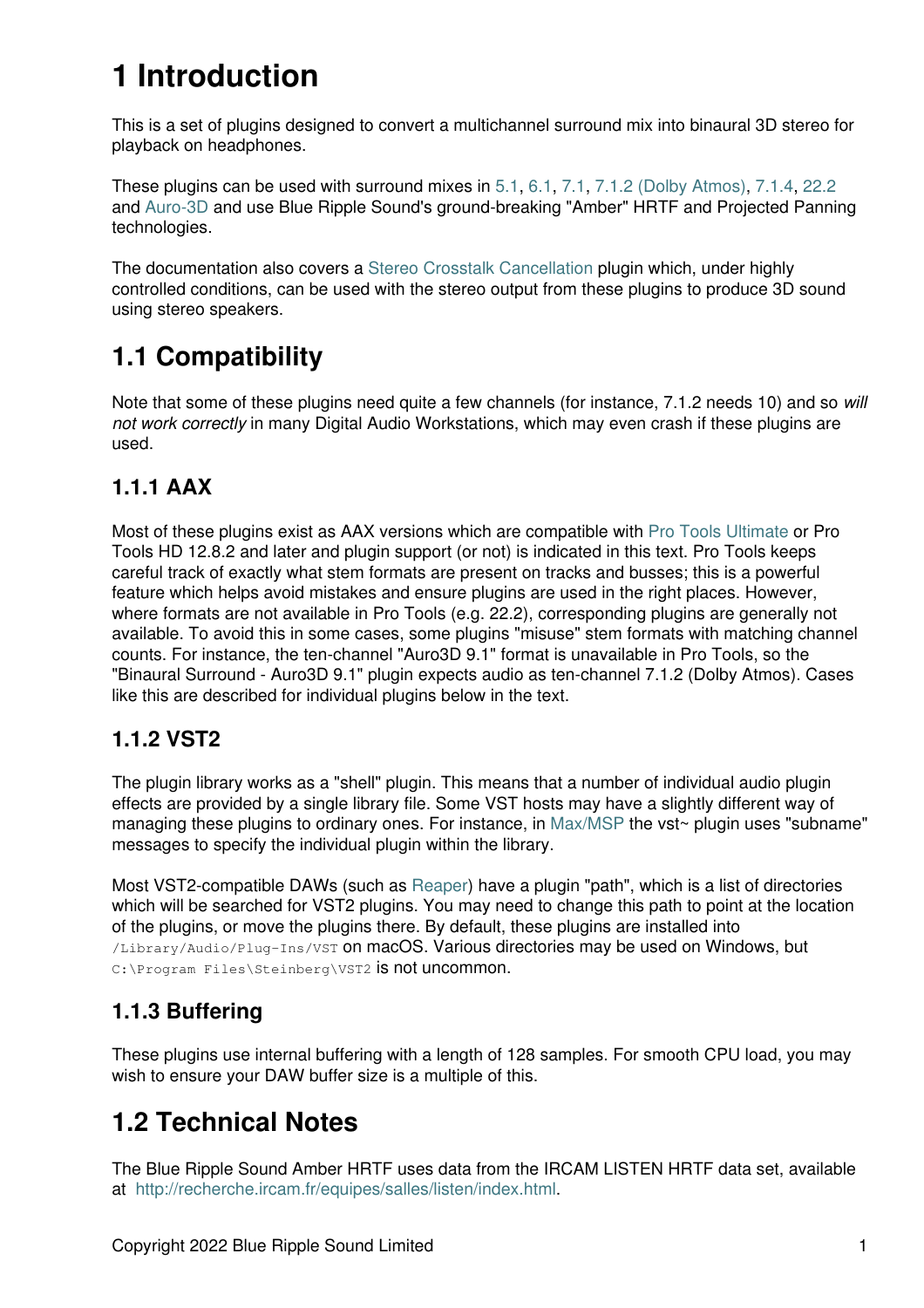The HRTF data for each head in the data set is cleaned and converted into a suitable parameterised model. The parameter space is explored to find an "average" head model which works on a wide range of heads.

This HRTF head model can be used to present virtual speakers to the listener ("Virtual" mode). Alternatively, Blue Ripple Sound's Projected Panning technology can be used ("Inferred" mode). This is designed to work with material that has been panned using conventional pan pots and effectively uses the results of the panning to infer the pan pot settings approximately. This can result in reduced "gaps" between the directions of the virtual speakers.

Processing is "passive" and does not suffer from the material-dependent processing artefacts that occur with some other techniques.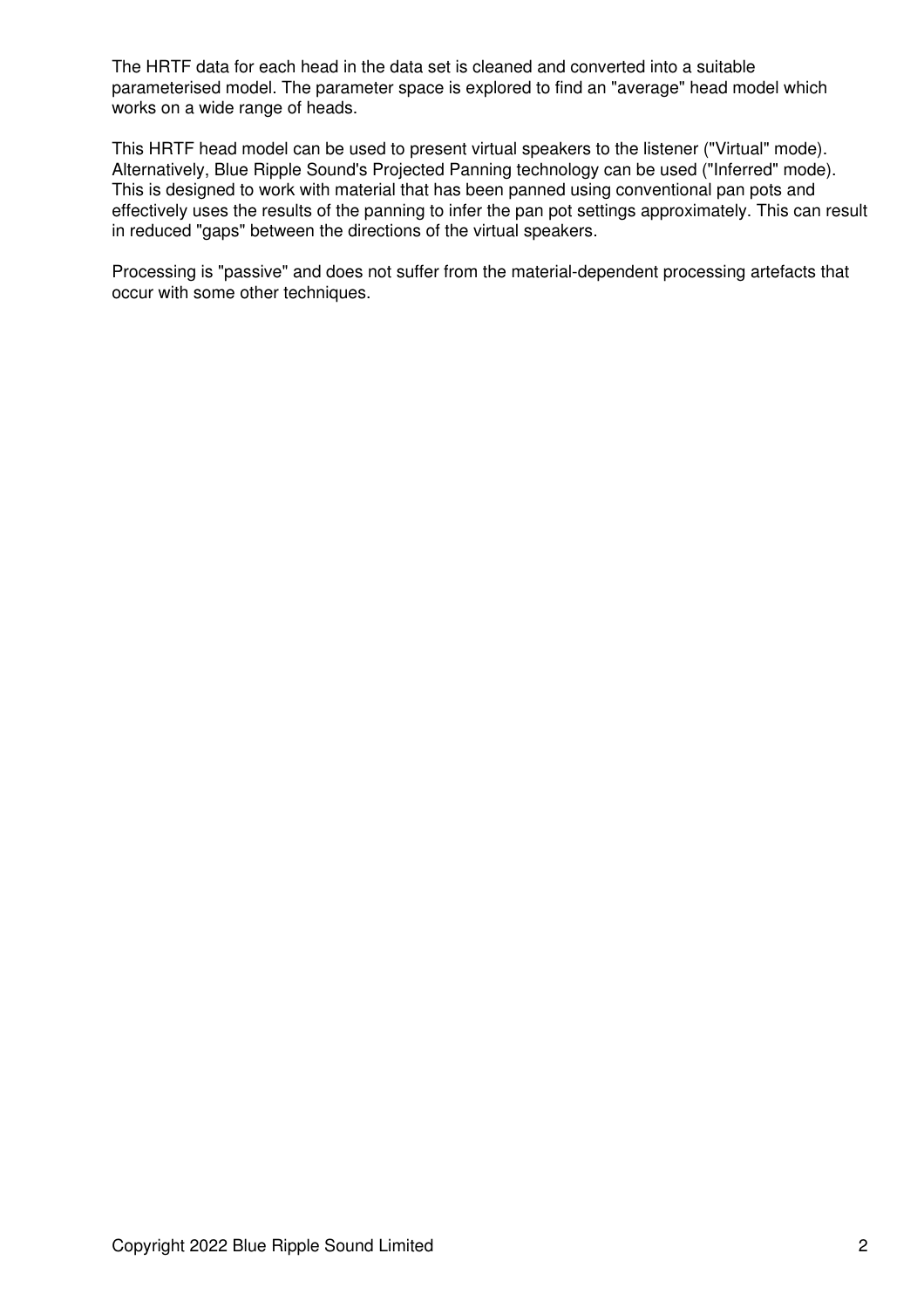# <span id="page-4-0"></span>**2 Using the Plugins**

# <span id="page-4-1"></span>**2.1 What do these plugins do?**

These plugins take multichannel mixes (such as 5.1) and convert them to stereo designed to be played in 3D on headphones. The sound is processed with "HRTF" data to make a binaural recording, so that sounds can be heard in 3D.



Generally, the output sounds natural on speakers, although the 3D effect is lessened. It can be strengthened through use of our Stereo Crosstalk Cancellation plugin in some circumstances.

The processing uses our Amber HRTF technology. It also uses our Higher Order Ambisonic (HOA) technology internally, but you don't need to think about that while using it.

# <span id="page-4-2"></span>**2.2 Processing**

There are two modes supported. In "Virtual" mode, each channel is panned into place, as if coming from a virtual speaker. Alternatively, "Inferred" mode uses a patented technique to help fill in the gaps between speakers.

Either way, we use passive processing techniques, so we don't mess with the character of the sound. You won't hear any DFT processing artefacts. Instead, the image produced is spacious and natural.

These plugins do *not* apply a room model or add any reverberation to what is originally in the mix.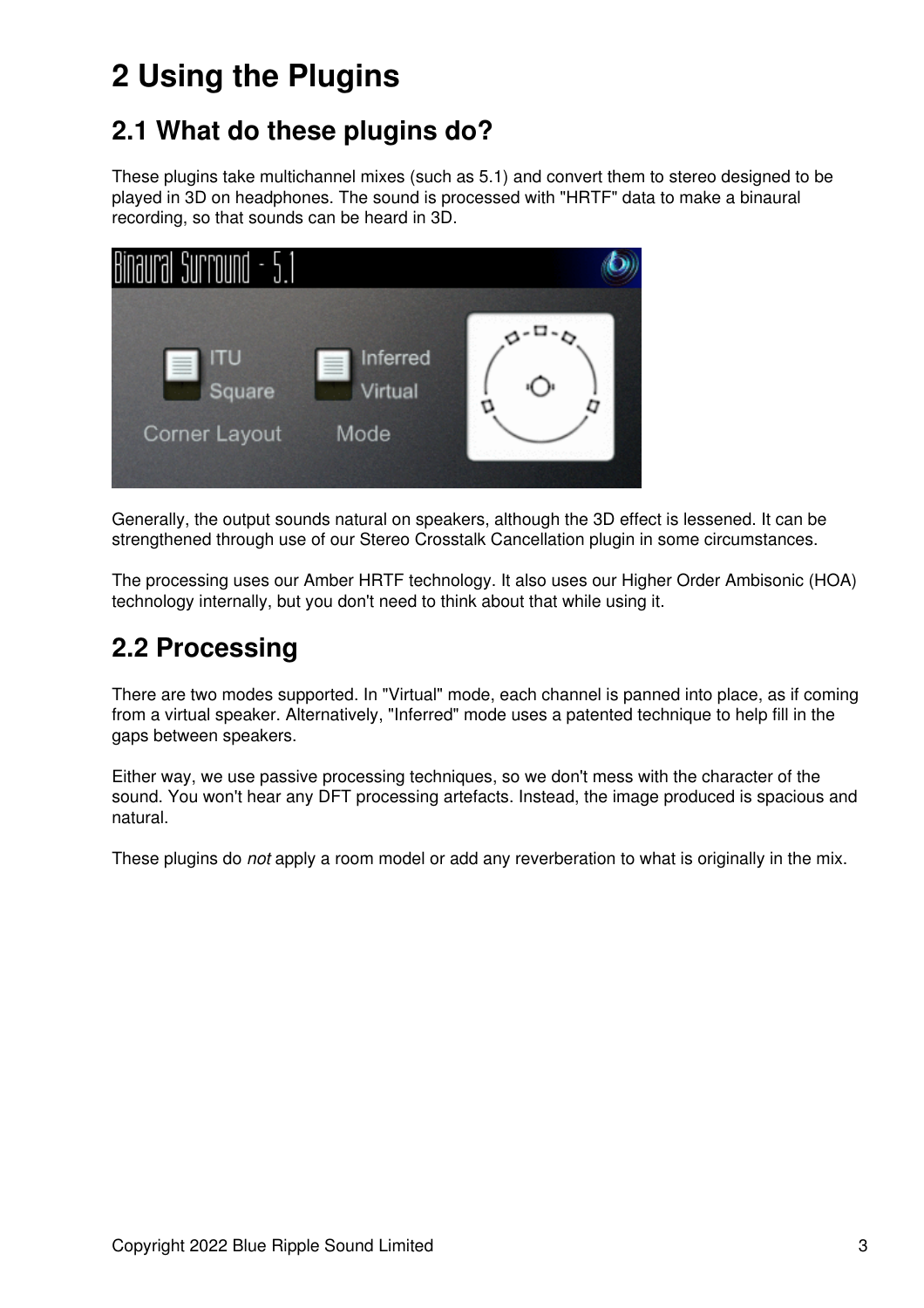# <span id="page-5-0"></span>**2.3 Technical Requirements**

# **2.3.1 Operating System**

Supported versions of Microsoft Windows are Windows 7, Windows 8 and Windows 10. Supported versions of Apple macOS X are 10.7 or later, Intel only. VST plugins are generally available in 32bit or 64bit forms on both platforms (packaged as a Universal Binary on macOS). The AAX plugins are 64bit only.

# **2.3.2 VST Host**

The VST plugins require a VST 2 host with shell plugin support.

**These plugins do not work with all VST 2 hosts.** They are multichannel plugins and so will not work on VST hosts that only handle stereo. Also, note that some of the plugins need large numbers of channels on each track. For instance, the "Binaural Surround - 22.2" plugin needs 24 channels of input. Check the individual plugins for the channel counts they need. Also note that not all VST 2 hosts can use shell plugins. In particular, at the time of writing shell plugins are not supported in Nuendo or Cubase.

## **2.3.3 AAX Host**

The AAX plugins require Pro Tools Ultimate, or Pro Tools HD v12.8.2 or later.

Due to channel and stem restrictions, not all plugins are supported in AAX. Please see the plugin descriptions for details.

### **2.3.4 PC Hardware**

Please check your PC meets the following requirements:

- Intel Pentium D CPU or better.
- 200MB of free disk space.
- Internal network card.

## **2.3.5 Internet Connection Required**

This software requires an Internet Connection for license activation and verification.

Successful license verification isn't required every time you use the software, but it is needed during installation and needs to succeed once every couple of weeks to keep the license fresh.

The license can be "revoked" to remove it from one machine so it can be moved on to another. You should also do this if you're updating your system in case the machine appears to have changed identity.

## **2.3.6 Permissions**

You'll need administrator permissions while installing on Windows. The software probably won't install properly using a "restricted" account.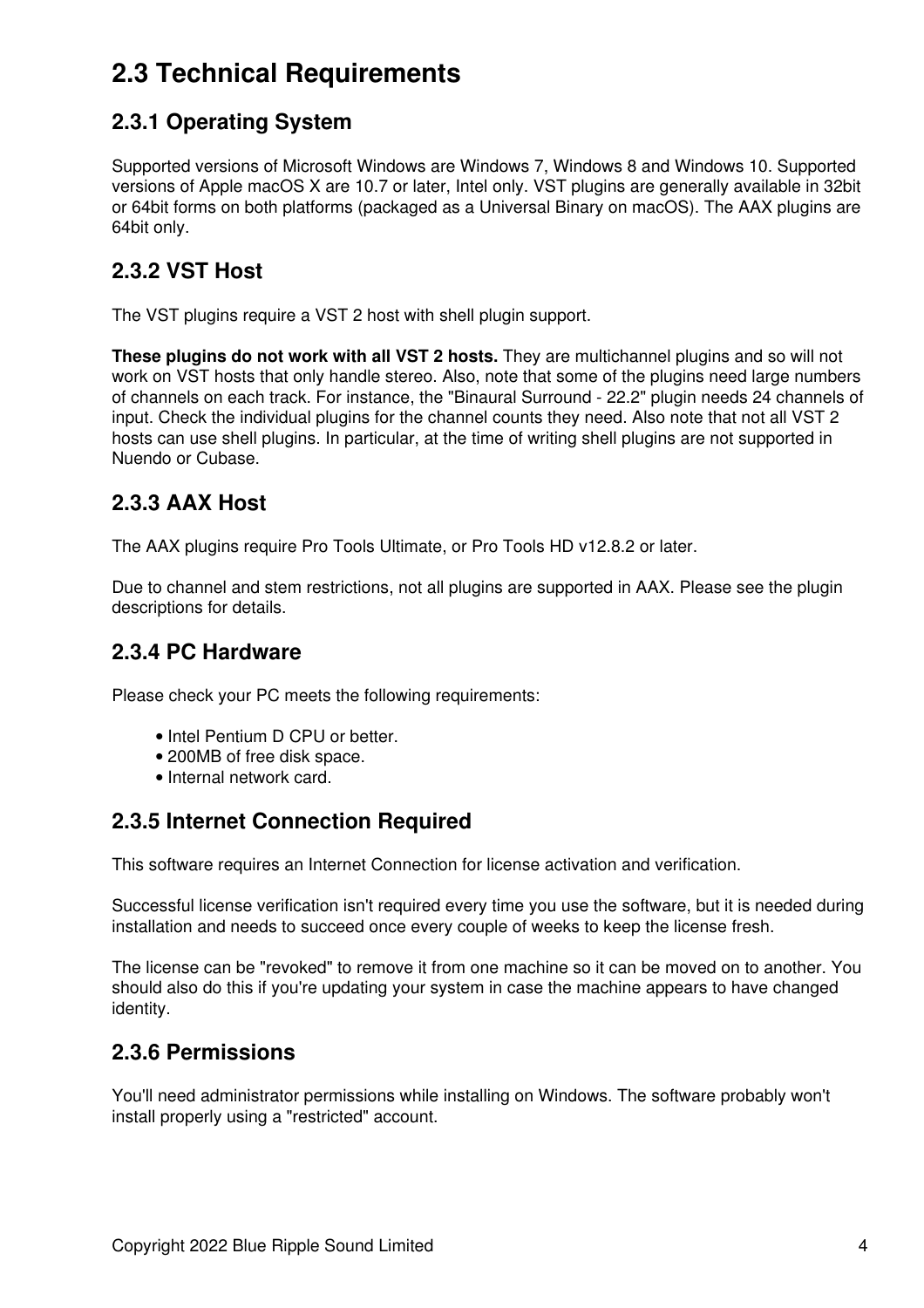# <span id="page-6-0"></span>**3 Binaural Surround Plugins**

# <span id="page-6-1"></span>**3.1 Binaural Surround - 5.1**

| Binaural Surround - 5.         |                             |  |
|--------------------------------|-----------------------------|--|
| Square<br><b>Corner Layout</b> | Inferred<br>Virtual<br>Mode |  |

## **3.1.1 Host Support**

| <b>Host Type Support</b> |       |
|--------------------------|-------|
| AAX                      | res   |
| 'ST2                     | res ⁄ |

#### **3.1.2 Audio**

|                     | <b>Channels</b> | <b>Content</b>         |
|---------------------|-----------------|------------------------|
| Input $ 6 $         |                 | 5.1 Surround           |
| Output <sup>2</sup> |                 | <b>Binaural Stereo</b> |

## **3.1.3 Controls**

- [Corners](#page-7-0)
- [Mode](#page-7-1)

## **3.1.4 Description**

This plugin takes a surround mix prepared for a 5.1 system and converts it to 3D stereo to be listened to on headphones.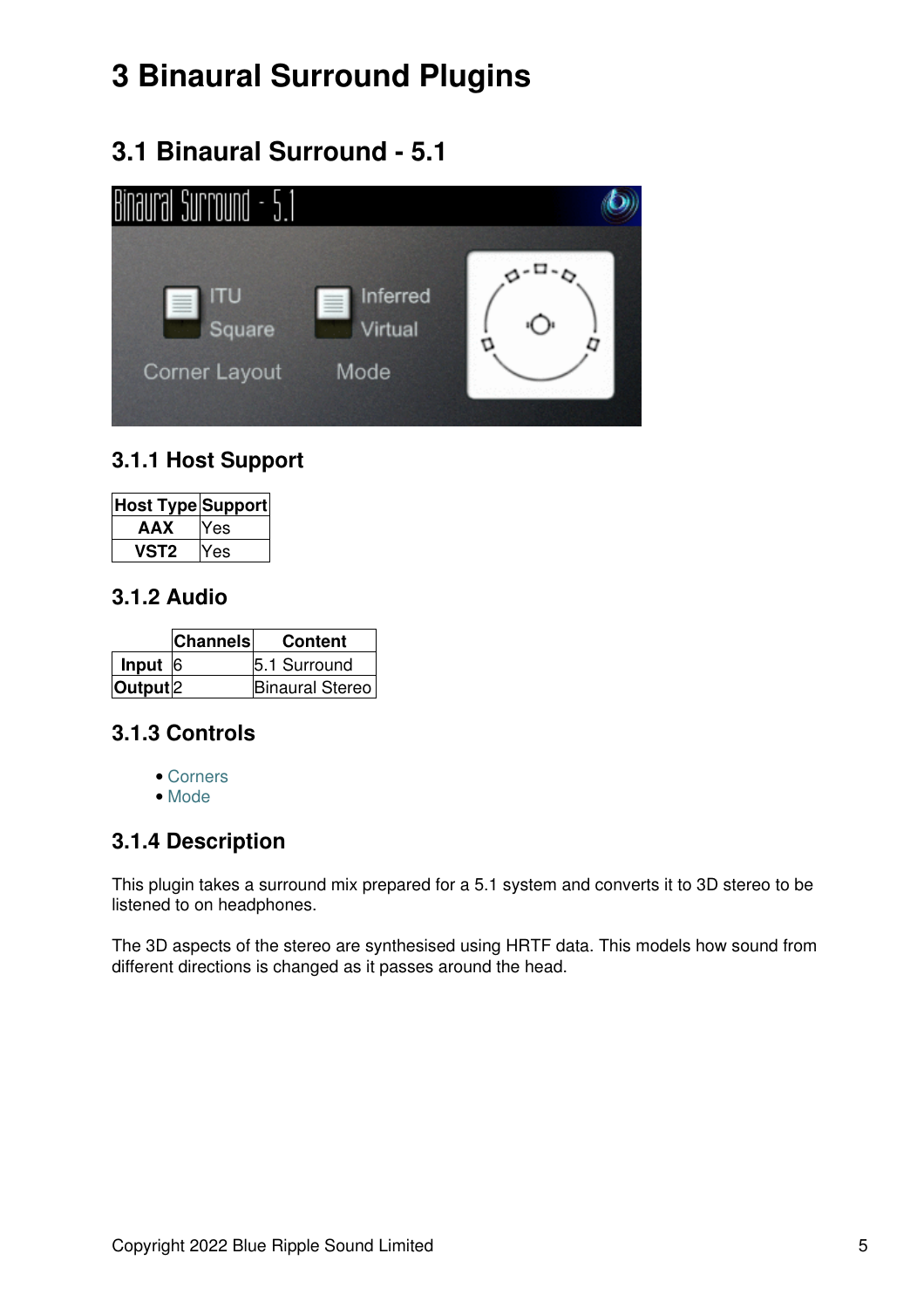#### **3.1.4.1 Channels**

The channel ordering used is:

| <b>Channel</b> | AAX                      | <b>VST</b>          |
|----------------|--------------------------|---------------------|
|                | <b>Front Left</b>        | <b>Front Left</b>   |
| 2              | <b>Front Centre</b>      | Front Right         |
| 3              | <b>Front Right</b>       | <b>Front Centre</b> |
| 4              | Left Surround            | <b>LFE</b>          |
| 5              | Right Surround Side Left |                     |
|                |                          | Side Right          |

The low frequency effect channel is *not* used.

#### **3.1.5 Controls**

#### <span id="page-7-0"></span>**3.1.5.1 Control: Corners**

The corner layout lets you tell the processor how the 5.1 mix was prepared, as this can help the accuracy of the spatial imaging. ITU is the most common option.

| <b>Corner</b><br>Layout | <b>Description</b>                                                                                                                                                                                                                                                                                 |  |
|-------------------------|----------------------------------------------------------------------------------------------------------------------------------------------------------------------------------------------------------------------------------------------------------------------------------------------------|--|
| <b>ITU</b>              | In principle, the speakers of a 5.1 system should be set out using ITU angles. From front<br>centre, this recommends front left and right speakers be at +30 or -30 degrees and side<br>speakers be at +110 or -110 degrees. ITU layouts are common in studios and are a<br>common way to mix 5.1. |  |
|                         | In practice, many 5.1 speaker systems are set up with the corner speakers set out in<br><b>Square</b> what is roughly a square and some mixes are put together on this basis. If you know<br>that's the case, switch the corner layout to Square.                                                  |  |

#### <span id="page-7-1"></span>**3.1.5.2 Control: Mode**

| <b>Mode</b> | <b>Description</b>                                                                                                                                                                                                                                                  |  |  |
|-------------|---------------------------------------------------------------------------------------------------------------------------------------------------------------------------------------------------------------------------------------------------------------------|--|--|
|             | This mode is optimised for use with material that has been mixed using conventional<br>Inferred panning techniques, such as equal-power panning or VBAP. The approach produces<br>smooth transitions when sounds pass between speaker locations.                    |  |  |
|             | This mode simply places each of the main (non-LFE) audio channels in their appropriate<br>Virtual speaker direction. This can be worth trying when the mix has not been put together by<br>conventional panning and the channels have a complex phase relationship. |  |  |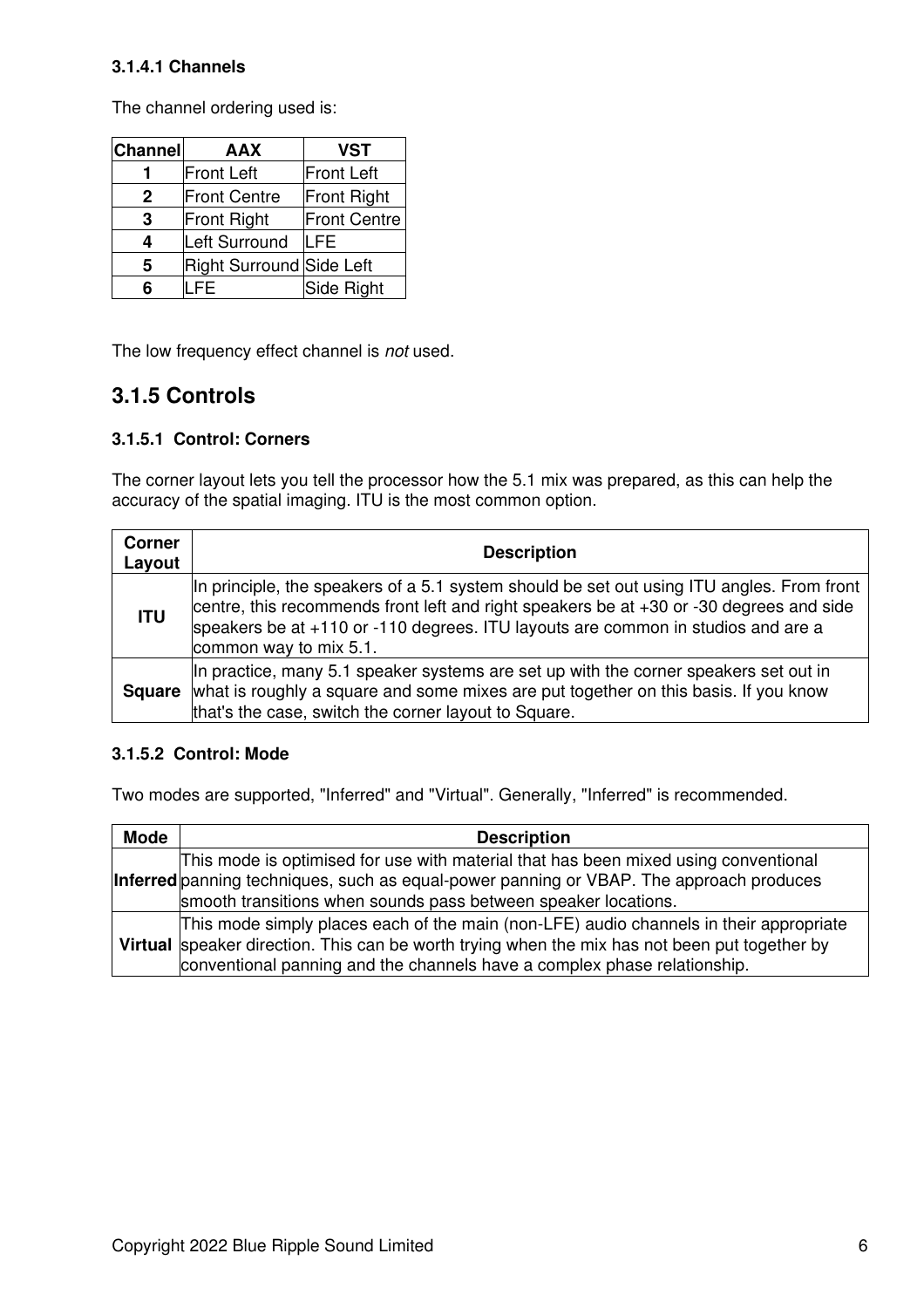# **3.2 Binaural Surround - 6.1**

<span id="page-8-0"></span>

# **3.2.1 Host Support**

| Host Type Support |     |
|-------------------|-----|
| AAX               | 'es |
| ST2               | es: |

#### **3.2.2 Audio**

|                     | <b>Channels</b> | <b>Content</b>  |
|---------------------|-----------------|-----------------|
| Input               |                 | 6.1 Surround    |
| Output <sup>2</sup> |                 | Binaural Stereo |

#### **3.2.3 Controls**

• [Mode](#page-9-0)

## **3.2.4 Description**

This plugin takes a surround mix prepared for a 6.1 system and converts it to 3D stereo to be listened to on headphones.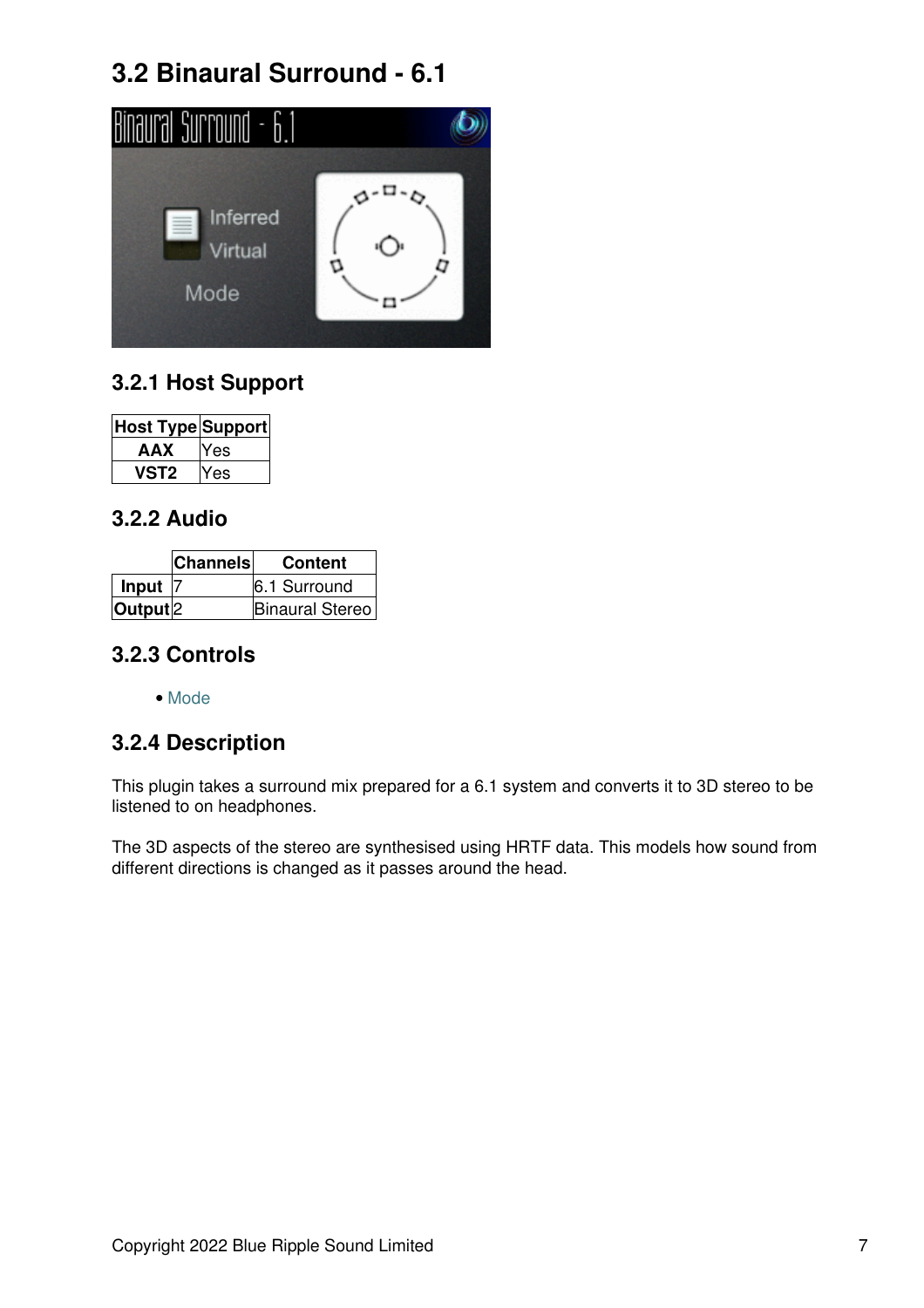#### **3.2.4.1 Channels**

The channel ordering used is:

| <b>Channel</b> | <b>AAX</b>                | <b>VST</b>          |
|----------------|---------------------------|---------------------|
|                | <b>Front Left</b>         | <b>Front Left</b>   |
| $\mathbf{2}$   | <b>Front Centre</b>       | Front Right         |
| 3              | Front Right               | <b>Front Centre</b> |
| 4              | Surround Left             | LFE                 |
| 5              | Surround Centre Side Left |                     |
| 6              | Surround Right            | Side Right          |
|                | LFE                       | <b>Back Centre</b>  |

The low frequency effect channel is *not* used.

#### **3.2.5 Controls**

#### <span id="page-9-0"></span>**3.2.5.1 Control: Mode**

| <b>Mode</b> | <b>Description</b>                                                                                                                                                                                                                                                  |  |  |
|-------------|---------------------------------------------------------------------------------------------------------------------------------------------------------------------------------------------------------------------------------------------------------------------|--|--|
|             | This mode is optimised for use with material that has been mixed using conventional<br>Inferred panning techniques, such as equal-power panning or VBAP. The approach produces<br>smooth transitions when sounds pass between speaker locations.                    |  |  |
|             | This mode simply places each of the main (non-LFE) audio channels in their appropriate<br>Virtual speaker direction. This can be worth trying when the mix has not been put together by<br>conventional panning and the channels have a complex phase relationship. |  |  |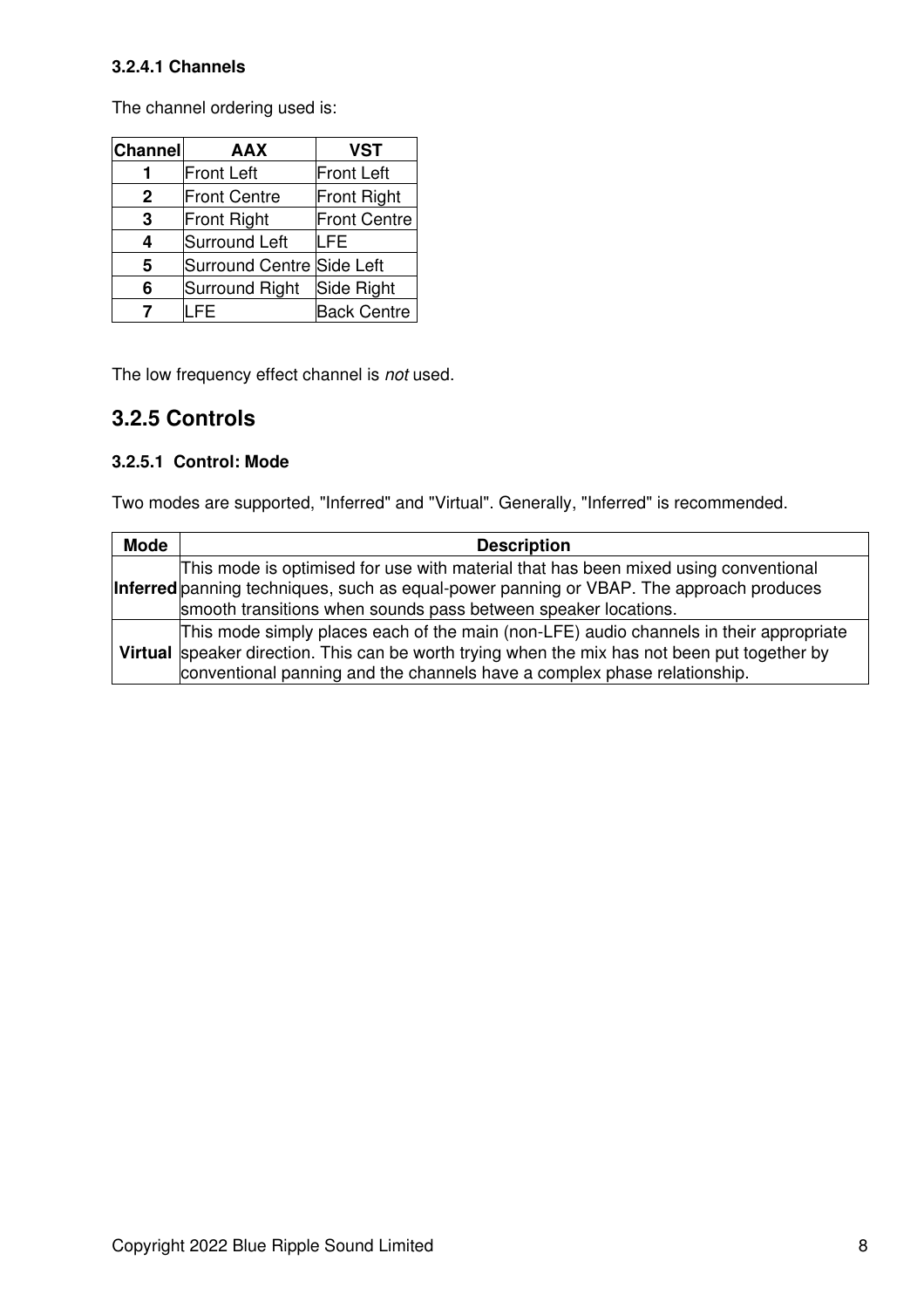# **3.3 Binaural Surround - 7.1**

<span id="page-10-0"></span>

# **3.3.1 Host Support**

| Host Type Support |     |
|-------------------|-----|
| AAX               | 'es |
| ST2               | es: |

#### **3.3.2 Audio**

|                     | <b>Channels</b> | <b>Content</b>  |
|---------------------|-----------------|-----------------|
| Input $ 8$          |                 | 7.1 Surround    |
| Output <sup>2</sup> |                 | Binaural Stereo |

#### **3.3.3 Controls**

• [Mode](#page-11-0)

## **3.3.4 Description**

This plugin takes a surround mix prepared for a 7.1 system and converts it to 3D stereo to be listened to on headphones.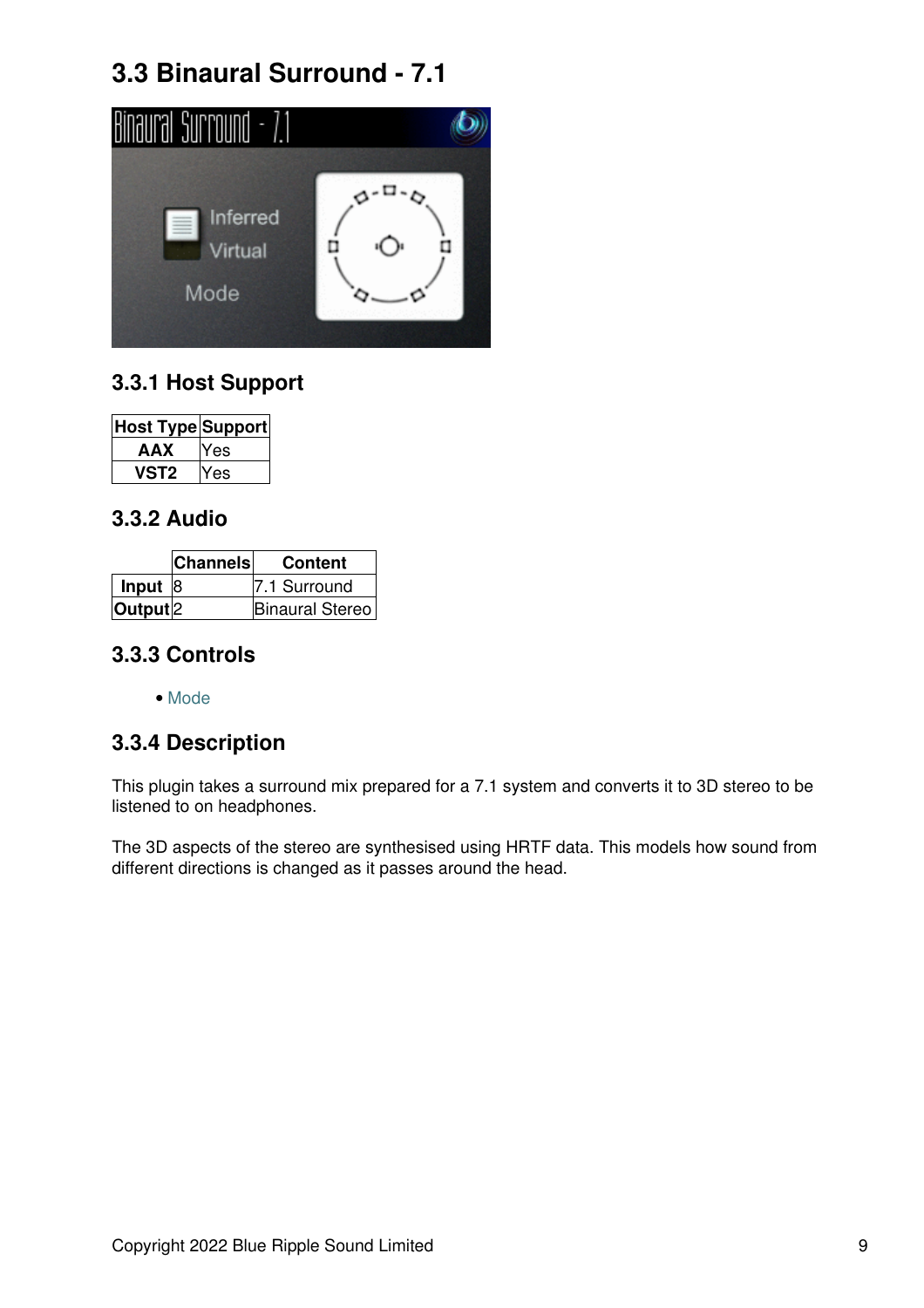#### **3.3.4.1 Channels**

The channel ordering used is:

| <b>Channel</b> | <b>AAX</b>                    | <b>VST</b>          |
|----------------|-------------------------------|---------------------|
|                | <b>Front Left</b>             | <b>Front Left</b>   |
| $\mathbf{2}$   | <b>Front Centre</b>           | Front Right         |
| 3              | Front Right                   | <b>Front Centre</b> |
| 4              | Left Surround Side            | LFE                 |
| 5              | <b>Right Surround Side</b>    | <b>Back Left</b>    |
| 6              | Left Surround Rear            | <b>Back Right</b>   |
| 7              | Right Surround Rear Side Left |                     |
| 8              | _FE                           | Side Right          |

The low frequency effect channel is *not* used.

#### **3.3.5 Controls**

#### <span id="page-11-0"></span>**3.3.5.1 Control: Mode**

| <b>Mode</b> | <b>Description</b>                                                                            |
|-------------|-----------------------------------------------------------------------------------------------|
|             | This mode is optimised for use with material that has been mixed using conventional           |
|             | Inferred panning techniques, such as equal-power panning or VBAP. The approach produces       |
|             | smooth transitions when sounds pass between speaker locations.                                |
|             | This mode simply places each of the main (non-LFE) audio channels in their appropriate        |
|             | Virtual speaker direction. This can be worth trying when the mix has not been put together by |
|             | conventional panning and the channels have a complex phase relationship.                      |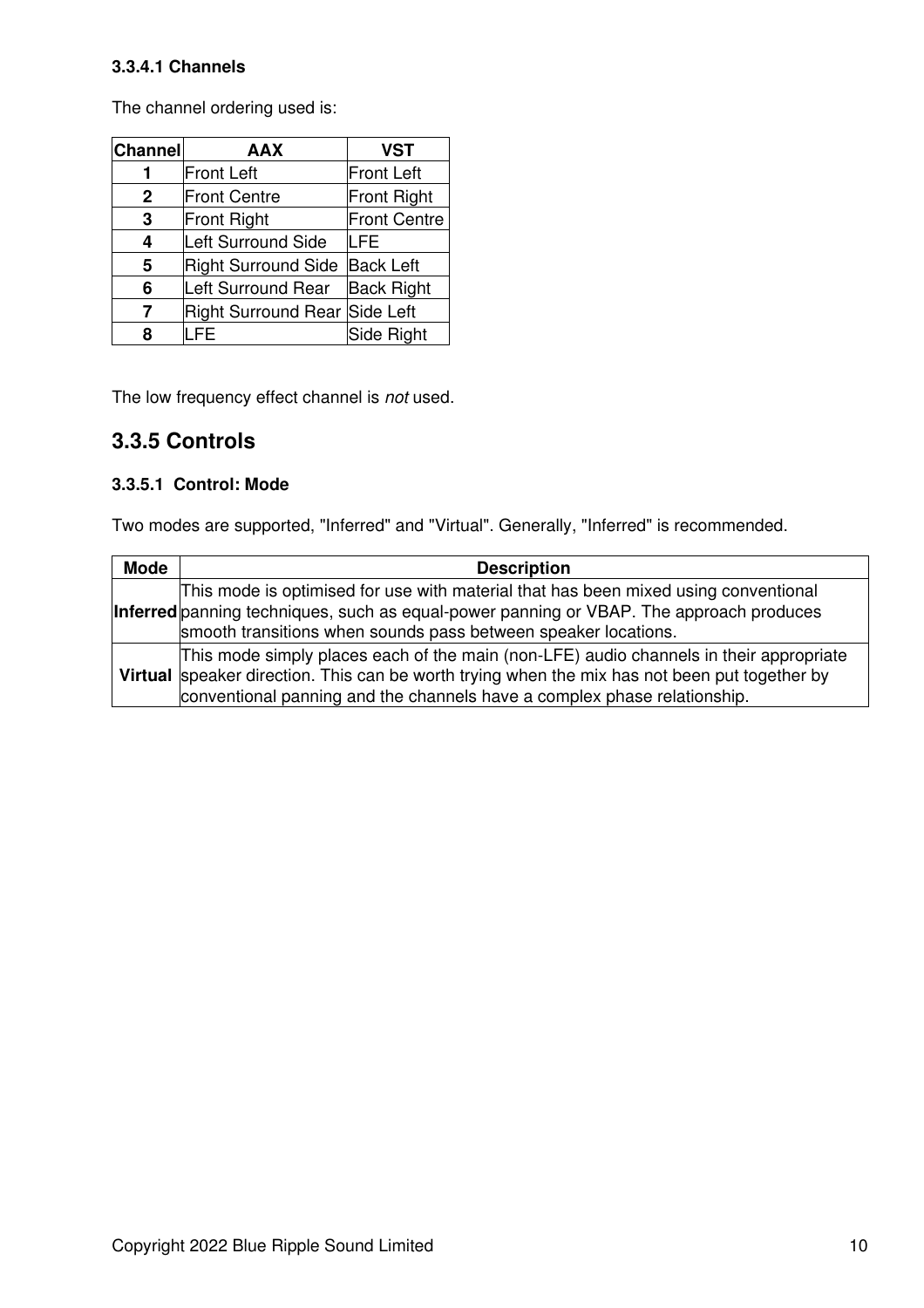# **3.4 Binaural Surround - 7.1.2 (Dolby Atmos)**

<span id="page-12-0"></span>

# **3.4.1 Host Support**

| <b>Host Type Support</b> |       |
|--------------------------|-------|
| AAX                      | res ⁄ |
| 'ST2                     | es    |

#### **3.4.2 Audio**

|                     | <b>Channels</b> | <b>Content</b>         |
|---------------------|-----------------|------------------------|
| Input $ 10$         |                 | $ 7.1.2$ (Dolby Atmos) |
| Output <sup>2</sup> |                 | <b>Binaural Stereo</b> |

#### **3.4.3 Controls**

• [Mode](#page-13-0)

## **3.4.4 Description**

This plugin takes a surround mix prepared for a 7.1.2 system and converts it to 3D stereo to be listened to on headphones.

7.1.2 is a standard mix format for beds in Dolby Atmos. It adds two ceiling channels to standard 7.1. **Please note that this plugin does not process Dolby Atmos bitstreams directly.**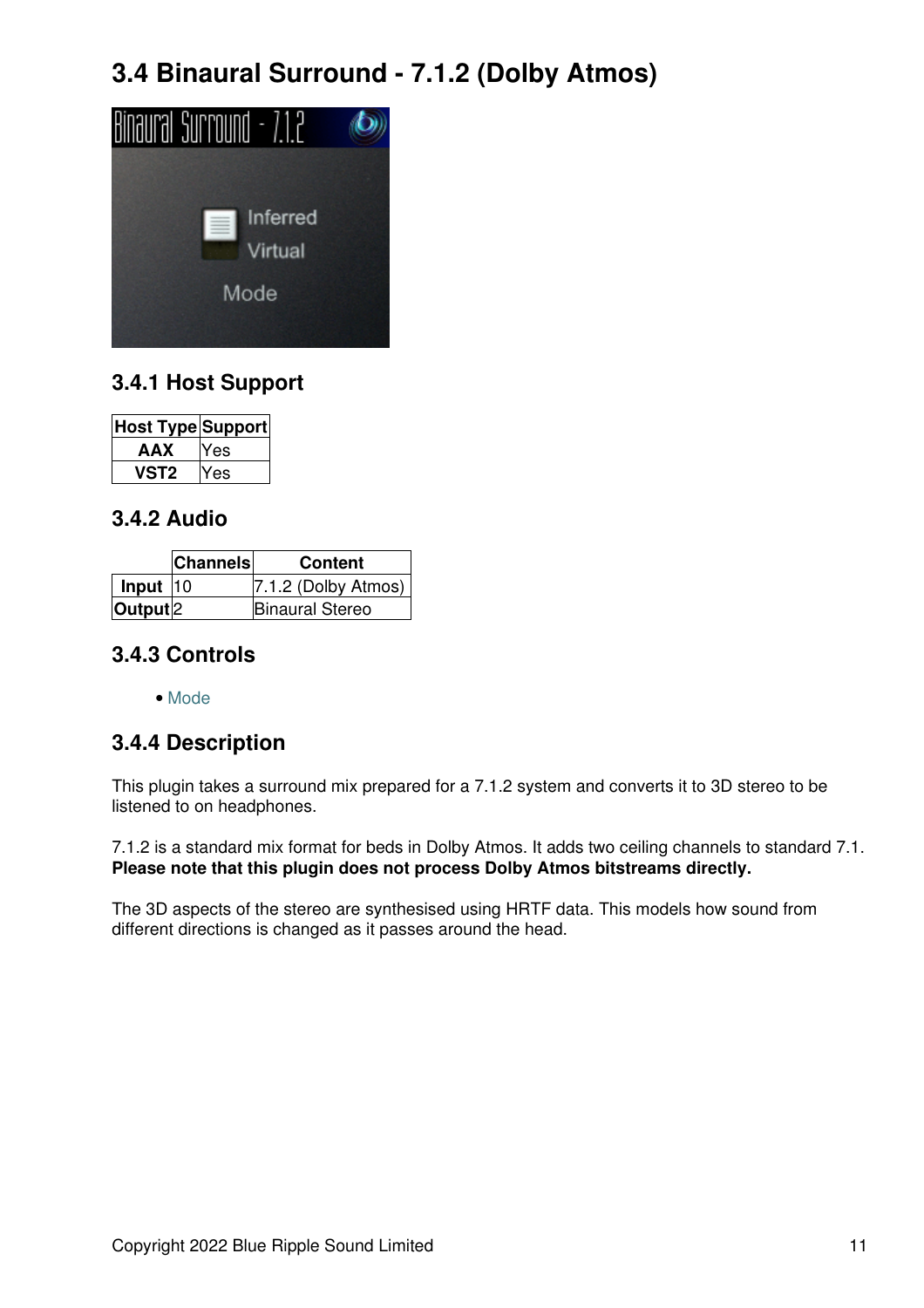#### **3.4.4.1 Channels**

The channel ordering used is:

| Channel      | <b>AAX</b>                 | <b>VST</b>                 |
|--------------|----------------------------|----------------------------|
| 1            | <b>Front Left</b>          | <b>Front Left</b>          |
| $\mathbf{2}$ | <b>Front Centre</b>        | Front Right                |
| 3            | <b>Front Right</b>         | <b>Front Centre</b>        |
| 4            | Left Surround Side         | LFE                        |
| 5            | <b>Right Surround Side</b> | Left Surround Rear         |
| 6            | Left Surround Rear         | <b>Right Surround Rear</b> |
| 7            | <b>Right Surround Rear</b> | Left Surround Side         |
| 8            | <b>LFE</b>                 | <b>Right Surround Side</b> |
| 9            | Left Top Surround          | Left Top Surround          |
| 10           | <b>Right Top Surround</b>  | Right Top Surround         |

Please note that the channel ordering used by Dolby's Atmos RMU may differ.

The low frequency effect channel is *not* used.

#### **3.4.5 Controls**

#### <span id="page-13-0"></span>**3.4.5.1 Control: Mode**

| <b>Mode</b> | <b>Description</b>                                                                                                                                                                                                                                                  |
|-------------|---------------------------------------------------------------------------------------------------------------------------------------------------------------------------------------------------------------------------------------------------------------------|
|             | This mode is optimised for use with material that has been mixed using conventional<br>Inferred panning techniques, such as equal-power panning or VBAP. The approach produces<br>smooth transitions when sounds pass between speaker locations.                    |
|             | This mode simply places each of the main (non-LFE) audio channels in their appropriate<br>Virtual speaker direction. This can be worth trying when the mix has not been put together by<br>conventional panning and the channels have a complex phase relationship. |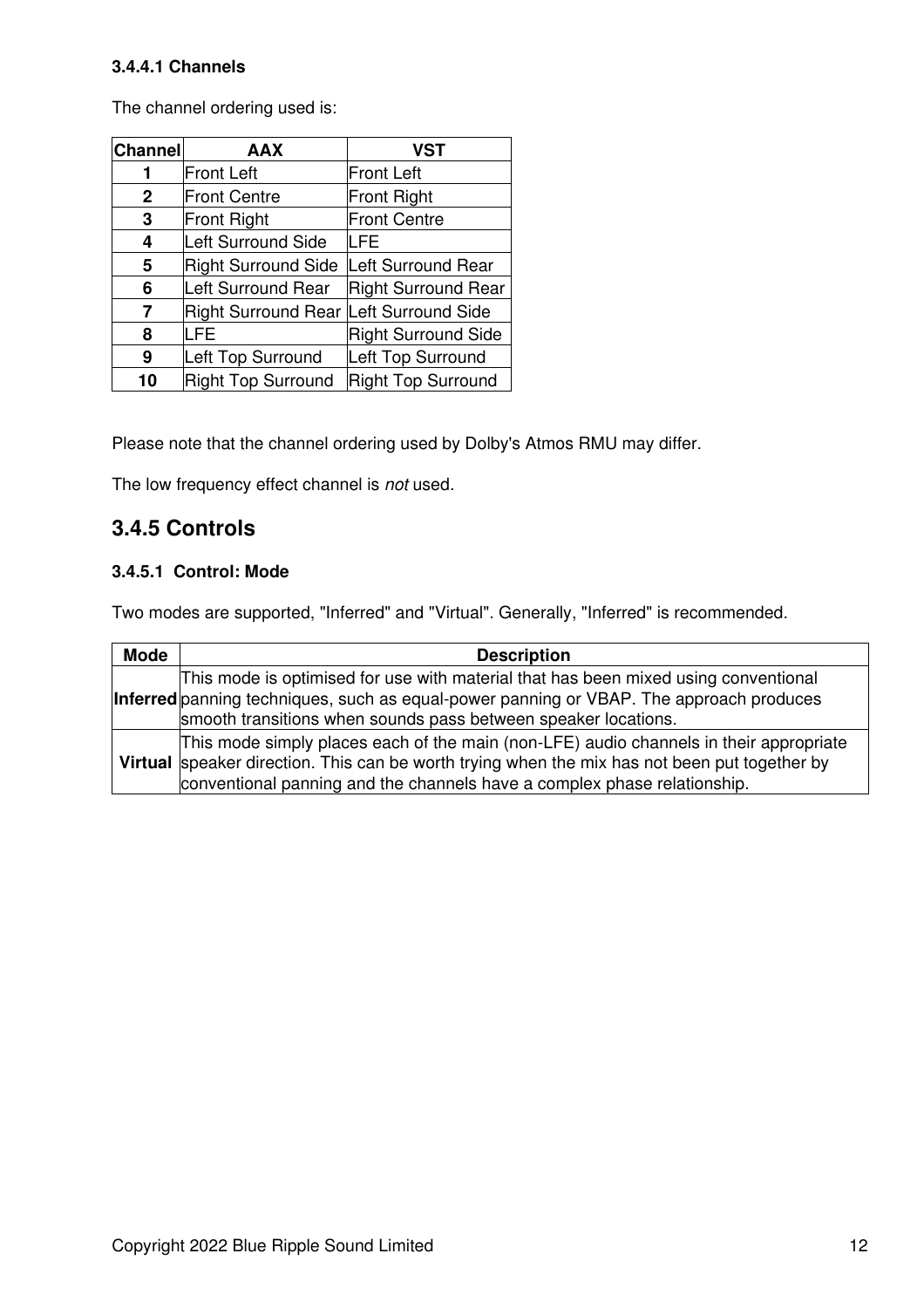# **3.5 Binaural Surround - 7.1.4**

<span id="page-14-0"></span>

## **3.5.1 Host Support**

| <b>Host Type Support</b> |     |
|--------------------------|-----|
| AAX                      |     |
| VST2                     | 'es |

#### **3.5.2 Audio**

|                     | <b>Channels</b> | <b>Content</b>         |
|---------------------|-----------------|------------------------|
| $ $ Input $ 12$     |                 | 7.1.4                  |
| Output <sup>2</sup> |                 | <b>Binaural Stereo</b> |

#### **3.5.3 Controls**

• [Mode](#page-15-0)

## **3.5.4 Description**

This plugin takes a surround mix prepared for a 7.1.4 system and converts it to 3D stereo to be listened to on headphones.

7.1.4 adds four ceiling channels to standard 7.1.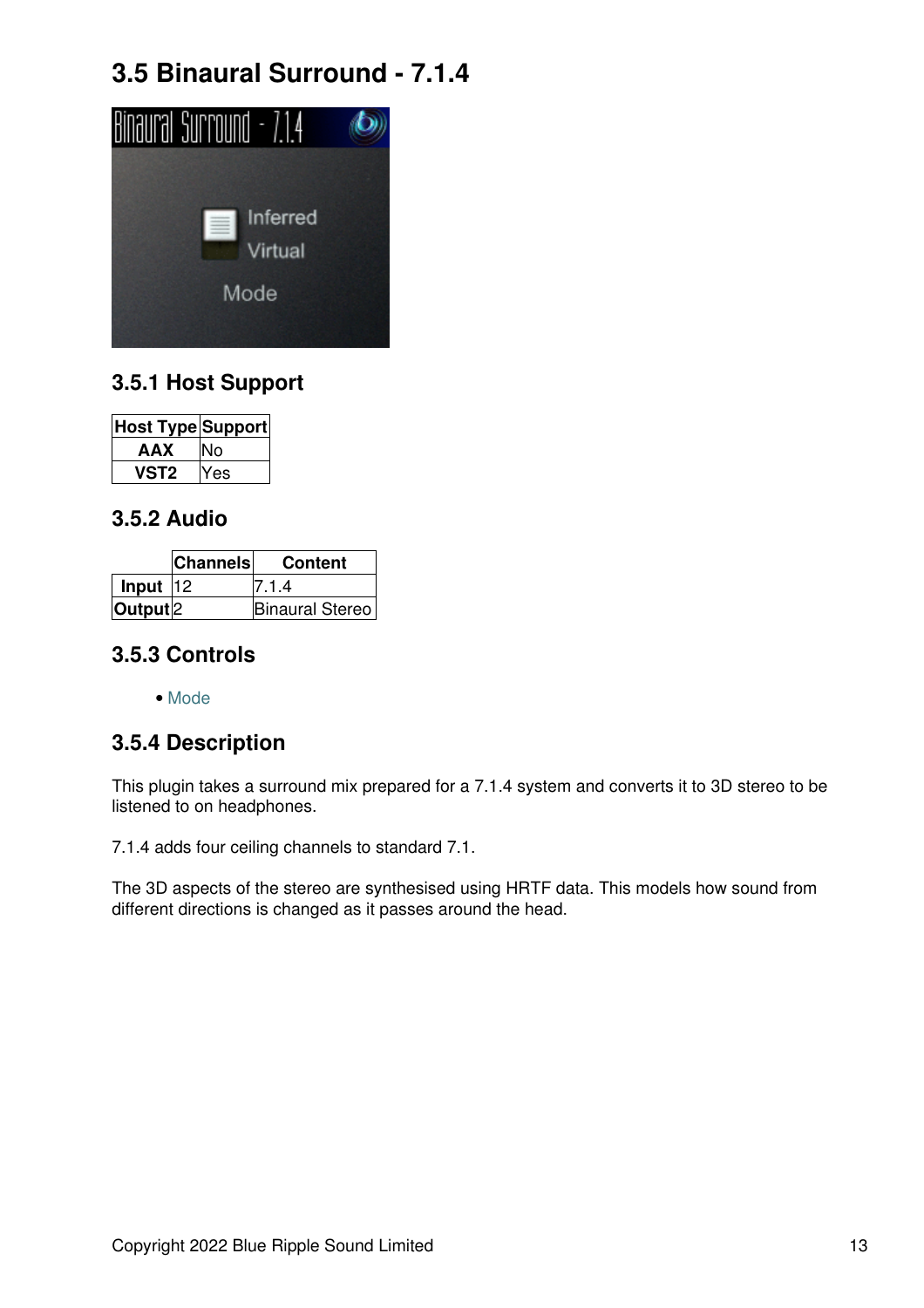#### **3.5.4.1 Channels**

The channel ordering used is:

| <b>Channel</b> | <b>VST</b>                 |
|----------------|----------------------------|
|                | <b>Front Left</b>          |
| $\mathbf 2$    | <b>Front Right</b>         |
| 3              | <b>Front Centre</b>        |
| 4              | LFE                        |
| 5              | <b>Left Surround Rear</b>  |
| 6              | <b>Right Surround Rear</b> |
| 7              | <b>Left Surround Side</b>  |
| 8              | <b>Right Surround Side</b> |
| 9              | Left Top Front             |
| 10             | <b>Right Top Front</b>     |
| 11             | Left Top Rear              |
| 12             | <b>Right Top Rear</b>      |

The low frequency effect channel is *not* used.

#### **3.5.5 Controls**

#### <span id="page-15-0"></span>**3.5.5.1 Control: Mode**

| <b>Mode</b> | <b>Description</b>                                                                                                                                                                                                                                                  |
|-------------|---------------------------------------------------------------------------------------------------------------------------------------------------------------------------------------------------------------------------------------------------------------------|
|             | This mode is optimised for use with material that has been mixed using conventional<br>Inferred panning techniques, such as equal-power panning or VBAP. The approach produces<br>smooth transitions when sounds pass between speaker locations.                    |
|             | This mode simply places each of the main (non-LFE) audio channels in their appropriate<br>Virtual speaker direction. This can be worth trying when the mix has not been put together by<br>conventional panning and the channels have a complex phase relationship. |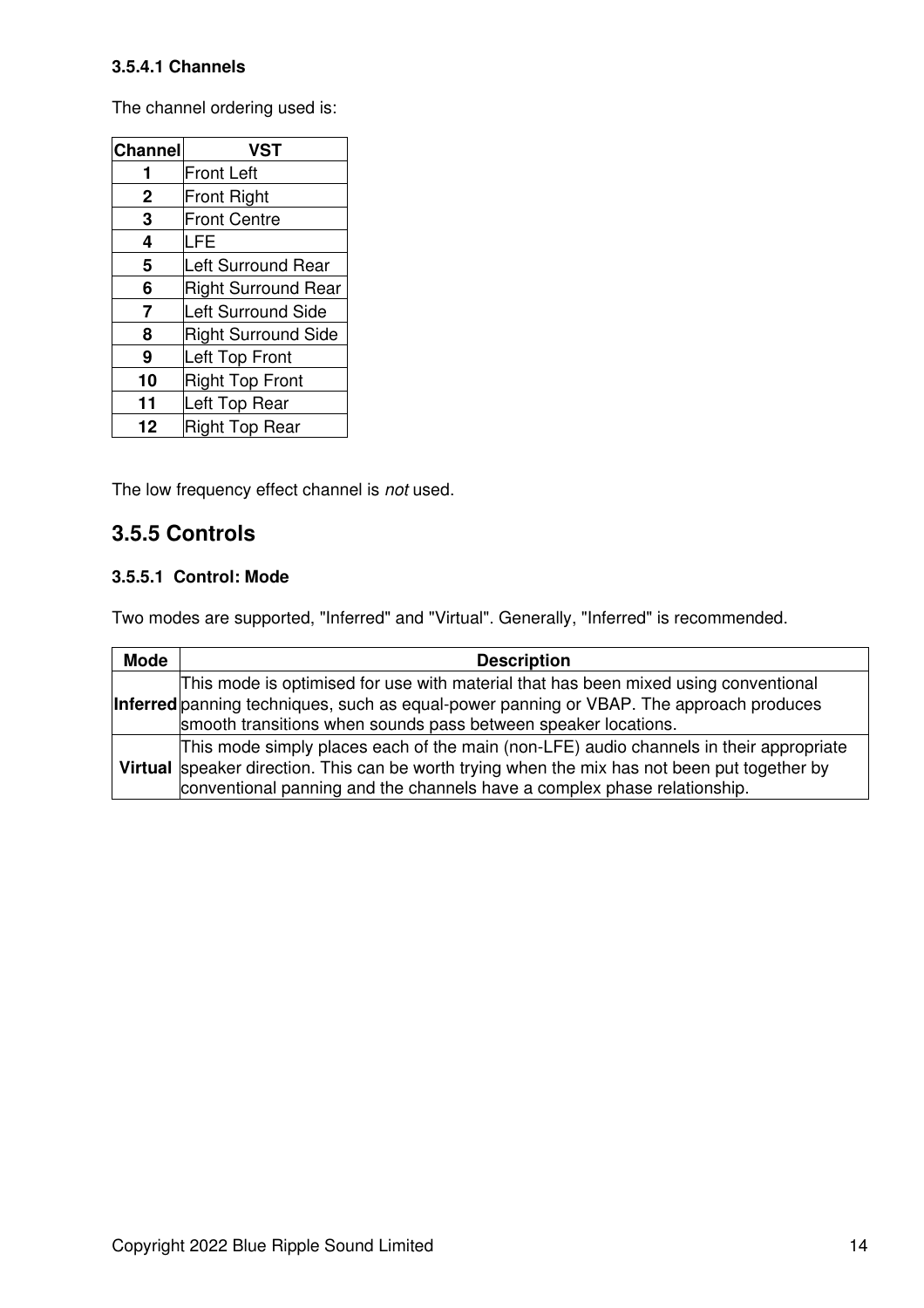**3.6 Binaural Surround - Auro-3D 9.1, 10.1, 11.1 and 13.1**

<span id="page-16-0"></span>

#### **3.6.1 Host Support**

#### **3.6.1.1 Binaural Surround - Auro-3D 9.1**

| <b>Host Type</b> | <b>Support</b>                                |
|------------------|-----------------------------------------------|
| AAX              | Yes, input mapped to 7.1.2 (Dolby Atmos) stem |
| VST <sub>2</sub> | Yes                                           |

#### **3.6.1.2 Binaural Surround - Auro-3D 10.1**

| Host Type Support |     |
|-------------------|-----|
| AAX               |     |
| vst2              | `es |

#### **3.6.1.3 Binaural Surround - Auro-3D 11.1**

| Host Type Support |     |
|-------------------|-----|
| AAX               |     |
| VST2              | 'es |

#### **3.6.1.4 Binaural Surround - Auro-3D 13.1**

| Host Type Support |     |
|-------------------|-----|
| AAX               | ง∩  |
| vst2              | Yes |

### **3.6.2 Audio**

#### **3.6.2.1 Binaural Surround - Auro-3D 9.1**

|                          | <b>Channels</b> | <b>Content</b>                        |
|--------------------------|-----------------|---------------------------------------|
| $\vert$ Input $\vert$ 10 |                 | Auro-3D 9.1 (mapped to 7.1.2 for AAX) |
| Output <sup>2</sup>      |                 | <b>Binaural Stereo</b>                |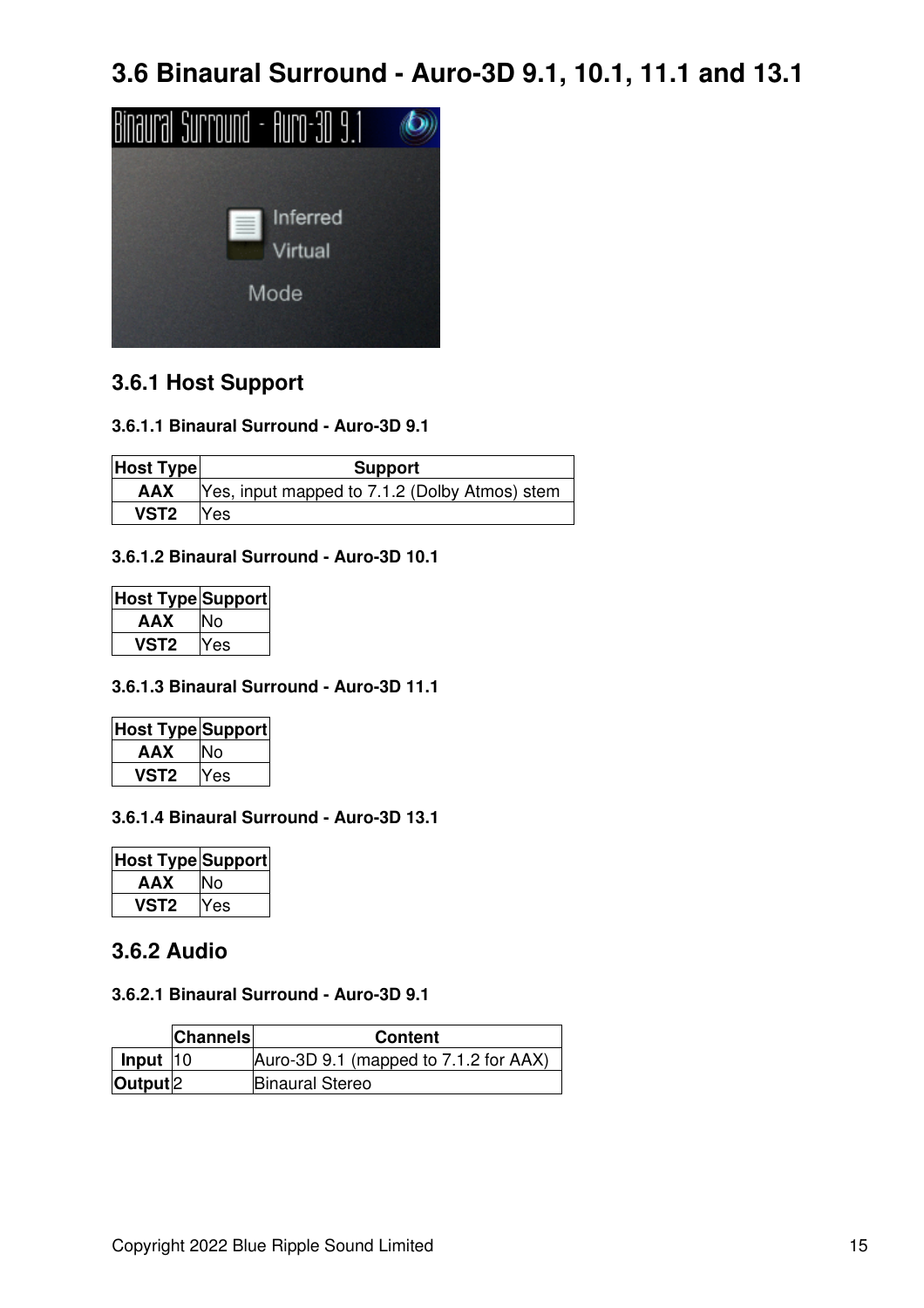#### **3.6.2.2 Binaural Surround - Auro-3D 10.1**

|                     | <b>Channels</b> | <b>Content</b>         |
|---------------------|-----------------|------------------------|
| Input $ 11$         |                 | Auro-3D 10.1           |
| Output <sup>2</sup> |                 | <b>Binaural Stereo</b> |

#### **3.6.2.3 Binaural Surround - Auro-3D 11.1**

|                     | <b>Channels</b> | <b>Content</b>  |
|---------------------|-----------------|-----------------|
| Input $ 12 $        |                 | Auro-3D 11.1    |
| Output <sup>2</sup> |                 | Binaural Stereo |

#### **3.6.2.4 Binaural Surround - Auro-3D 13.1**

|                     | <b>Channels</b> | <b>Content</b>         |
|---------------------|-----------------|------------------------|
| Input $ 14$         |                 | Auro-3D 13.1           |
| Output <sup>2</sup> |                 | <b>Binaural Stereo</b> |

#### **3.6.3 Controls**

• [Mode](#page-18-0)

#### **3.6.4 Description**

There are four Binaural Surround plugins for processing Auro-3D surround mixes. These correspond to each of the Auro-3D 9.1, Auro-3D 10.1, Auro-3D 11.1 and Auro-3D 13.1 speaker layouts. They convert the mixes to 3D stereo to be listened to on headphones.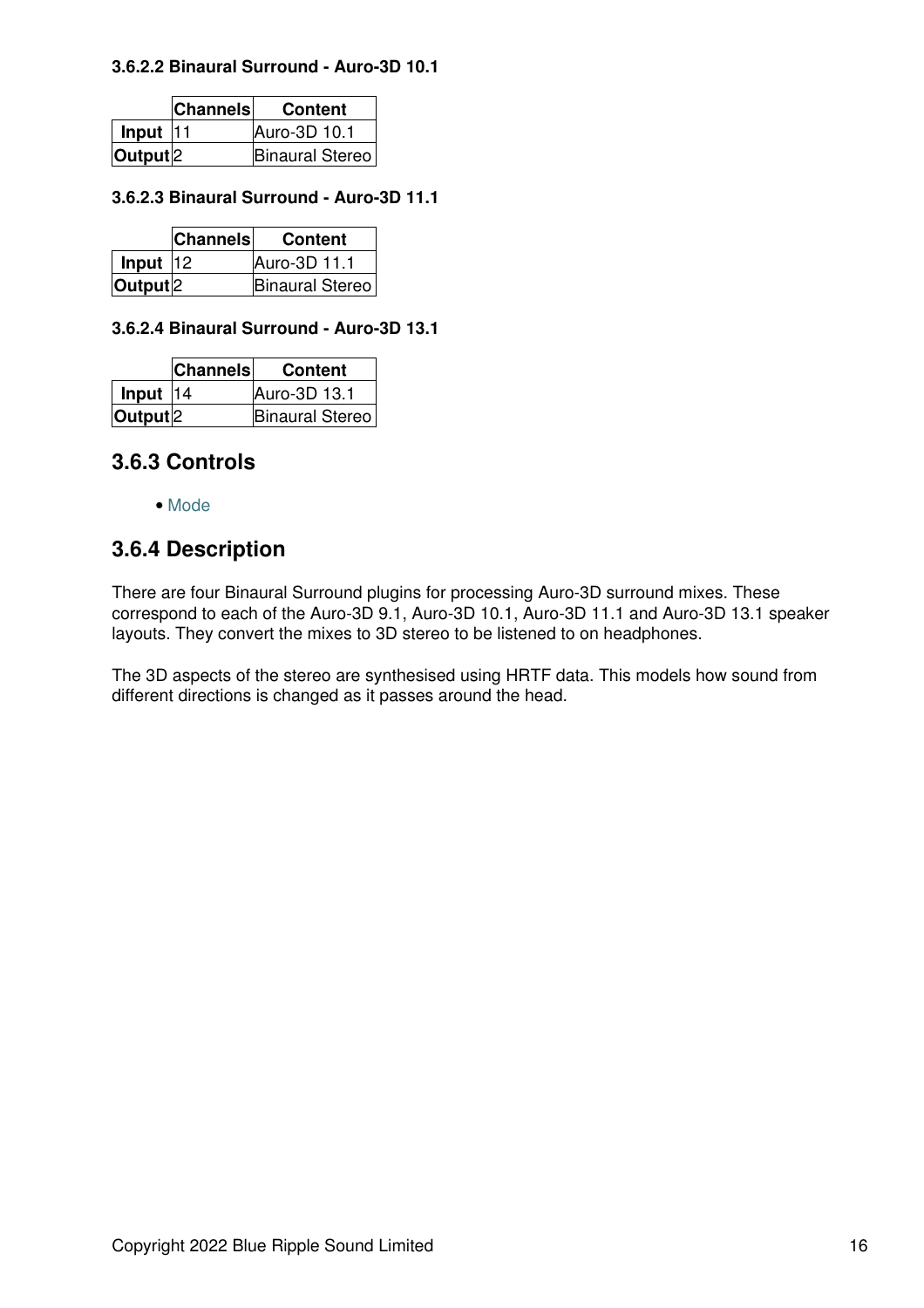#### **3.6.4.1 Channels**

|    |    | Auro-3D 9.1 Auro-3D 10.1 Auro-3D 11.1 Auro-3D 13.1 |    | <b>Channel Name</b>        |
|----|----|----------------------------------------------------|----|----------------------------|
|    |    |                                                    |    | Front Left                 |
|    |    |                                                    |    | Front Right                |
| З  |    | 3                                                  |    | <b>Front Centre</b>        |
|    |    |                                                    |    | LFE                        |
| 5  |    | 5                                                  | 5  | <b>Surround Left</b>       |
| 6  |    | 6                                                  | 16 | <b>Surround Right</b>      |
|    |    |                                                    |    | <b>Back Left</b>           |
|    |    |                                                    | 18 | <b>Back Right</b>          |
|    |    |                                                    | 9  | <b>Height Front Left</b>   |
| 8  | 8  | 8                                                  | 10 | <b>Height Front Right</b>  |
| 9  |    | 9                                                  | 11 | Height Surround Left       |
| 10 | 10 | 10                                                 | 12 | Height Surround Right      |
|    |    | 11                                                 | 13 | <b>Height Front Centre</b> |
|    |    | 12                                                 | 14 | <b>Top Ceiling</b>         |

The channel orderings used for the Auro-3D formats are:

Please note that when Auro-3D 9.1 is mapped to 7.1.2 (Dolby Atmos) for AAX, no attempt is made to map to channels where they correspond. The channels simply appear in the order above.

The low frequency effect channels are *not* used.

If you are using the recommended "Inferred" mode, make sure you are using the right plugin for your content, rather than just patching to some of the channels of 13.1. This will give better results.

#### **3.6.5 Controls**

#### <span id="page-18-0"></span>**3.6.5.1 Control: Mode**

| <b>Mode</b> | <b>Description</b>                                                                                                                                                                                                                                                  |
|-------------|---------------------------------------------------------------------------------------------------------------------------------------------------------------------------------------------------------------------------------------------------------------------|
|             | This mode is optimised for use with material that has been mixed using conventional<br>Inferred panning techniques, such as equal-power panning or VBAP. The approach produces<br>smooth transitions when sounds pass between speaker locations.                    |
|             | This mode simply places each of the main (non-LFE) audio channels in their appropriate<br>Virtual speaker direction. This can be worth trying when the mix has not been put together by<br>conventional panning and the channels have a complex phase relationship. |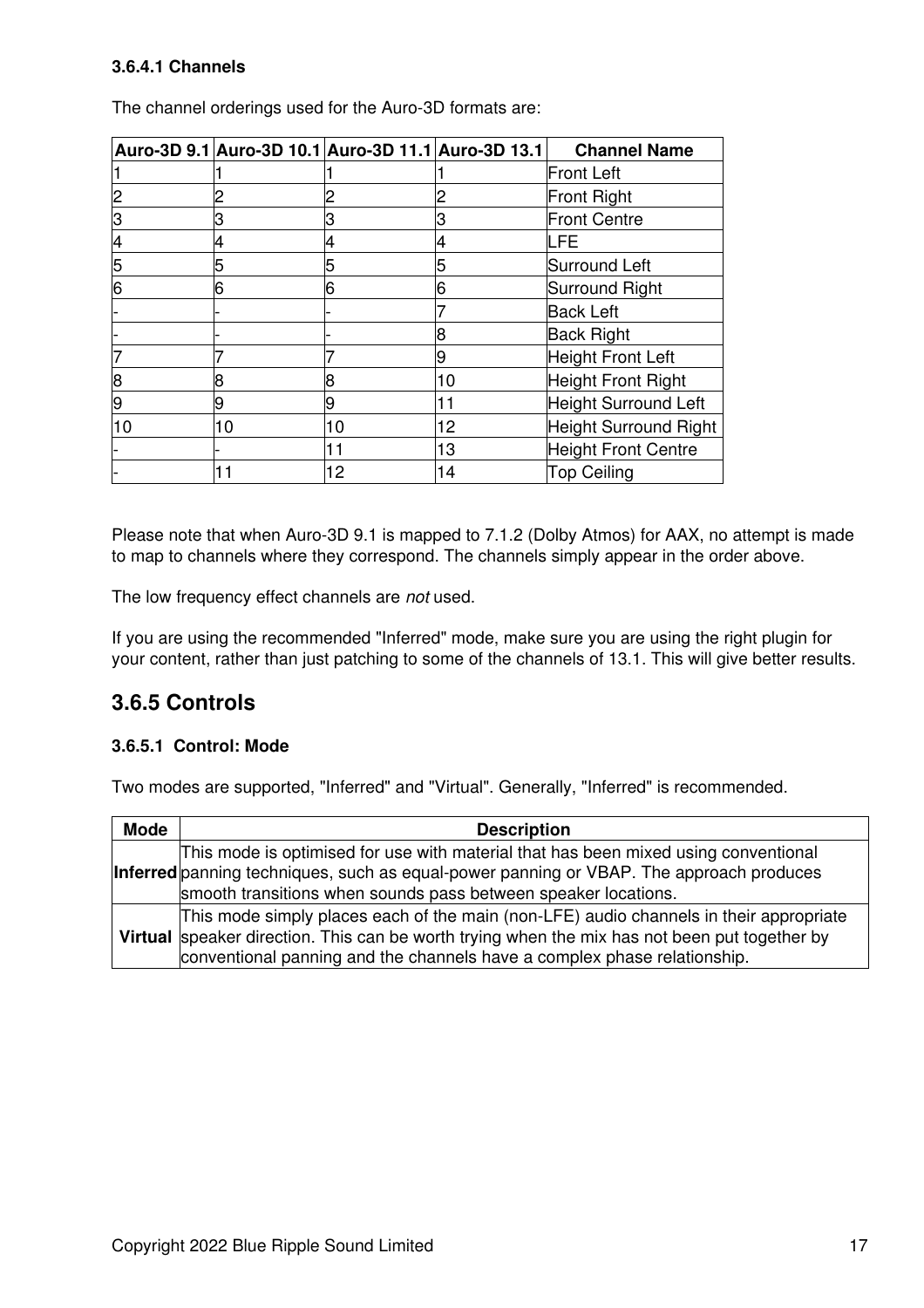# **3.7 Binaural Surround - 22.2**

<span id="page-19-0"></span>

# **3.7.1 Host Support**

| <b>Host Type Support</b> |     |
|--------------------------|-----|
| AAX                      |     |
| 'ST2                     | 'es |

#### **3.7.2 Audio**

|                     | <b>Channels</b> | <b>Content</b>  |
|---------------------|-----------------|-----------------|
| Input $24$          |                 | Hamasaki 22.2   |
| Output <sup>2</sup> |                 | Binaural Stereo |

#### **3.7.3 Controls**

• [Mode](#page-20-0)

## **3.7.4 Description**

This plugin takes a surround mix prepared for a Hamasaki 22.2 system and converts it to 3D stereo to be listened to on headphones.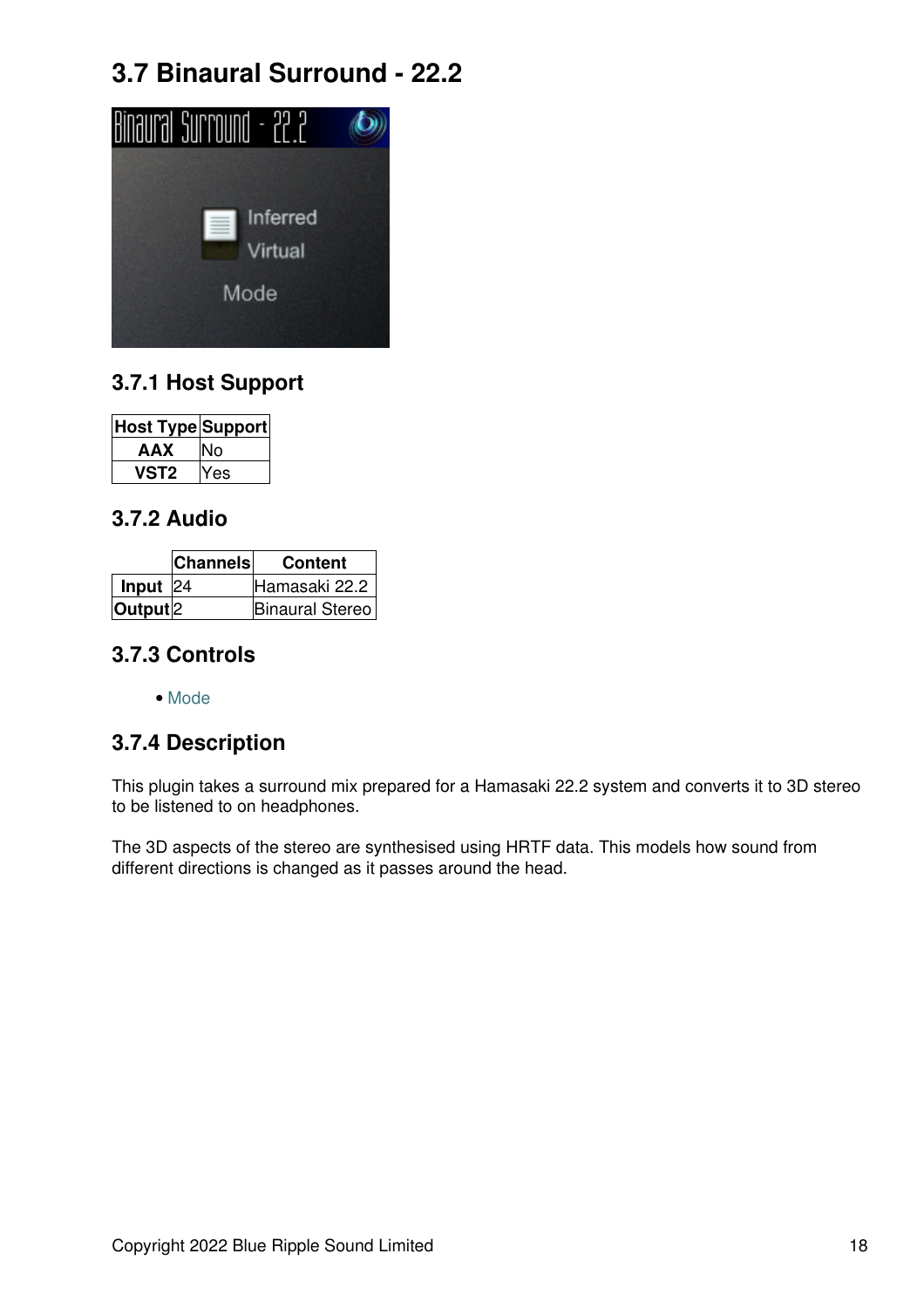#### **3.7.4.1 Channels**

The channel ordering used is:

| <b>Channel</b> | <b>VST</b>                 |
|----------------|----------------------------|
| 1              | <b>Front Left</b>          |
| $\overline{2}$ | <b>Front Right</b>         |
| 3              | <b>Front Centre</b>        |
| 4              | <b>LFE Left</b>            |
| 5              | <b>Back Left</b>           |
| 6              | <b>Back Right</b>          |
| $\overline{7}$ | Front Left/Centre          |
| 8              | Front Right/Centre         |
| 9              | <b>Back Centre</b>         |
| 10             | <b>LFE Right</b>           |
| 11             | Side Left                  |
| 12             | Side Right                 |
| 13             | <b>Top Front Left</b>      |
| 14             | <b>Top Front Right</b>     |
| 15             | <b>Top Front Centre</b>    |
| 16             | <b>Top Centre</b>          |
| 17             | <b>Top Back Left</b>       |
| 18             | <b>Top Back Right</b>      |
| 19             | <b>Top Side Left</b>       |
| 20             | <b>Top Side Right</b>      |
| 21             | <b>Top Back Centre</b>     |
| 22             | <b>Bottom Front Centre</b> |
| 23             | <b>Bottom Front Left</b>   |
| 24             | <b>Bottom Front Right</b>  |

The low frequency effect channels are *not* used.

## **3.7.5 Controls**

#### <span id="page-20-0"></span>**3.7.5.1 Control: Mode**

| <b>Mode</b> | <b>Description</b>                                                                                                                                                                                                                                                  |  |  |
|-------------|---------------------------------------------------------------------------------------------------------------------------------------------------------------------------------------------------------------------------------------------------------------------|--|--|
|             | This mode is optimised for use with material that has been mixed using conventional<br>Inferred panning techniques, such as equal-power panning or VBAP. The approach produces<br>smooth transitions when sounds pass between speaker locations.                    |  |  |
|             | This mode simply places each of the main (non-LFE) audio channels in their appropriate<br>Virtual speaker direction. This can be worth trying when the mix has not been put together by<br>conventional panning and the channels have a complex phase relationship. |  |  |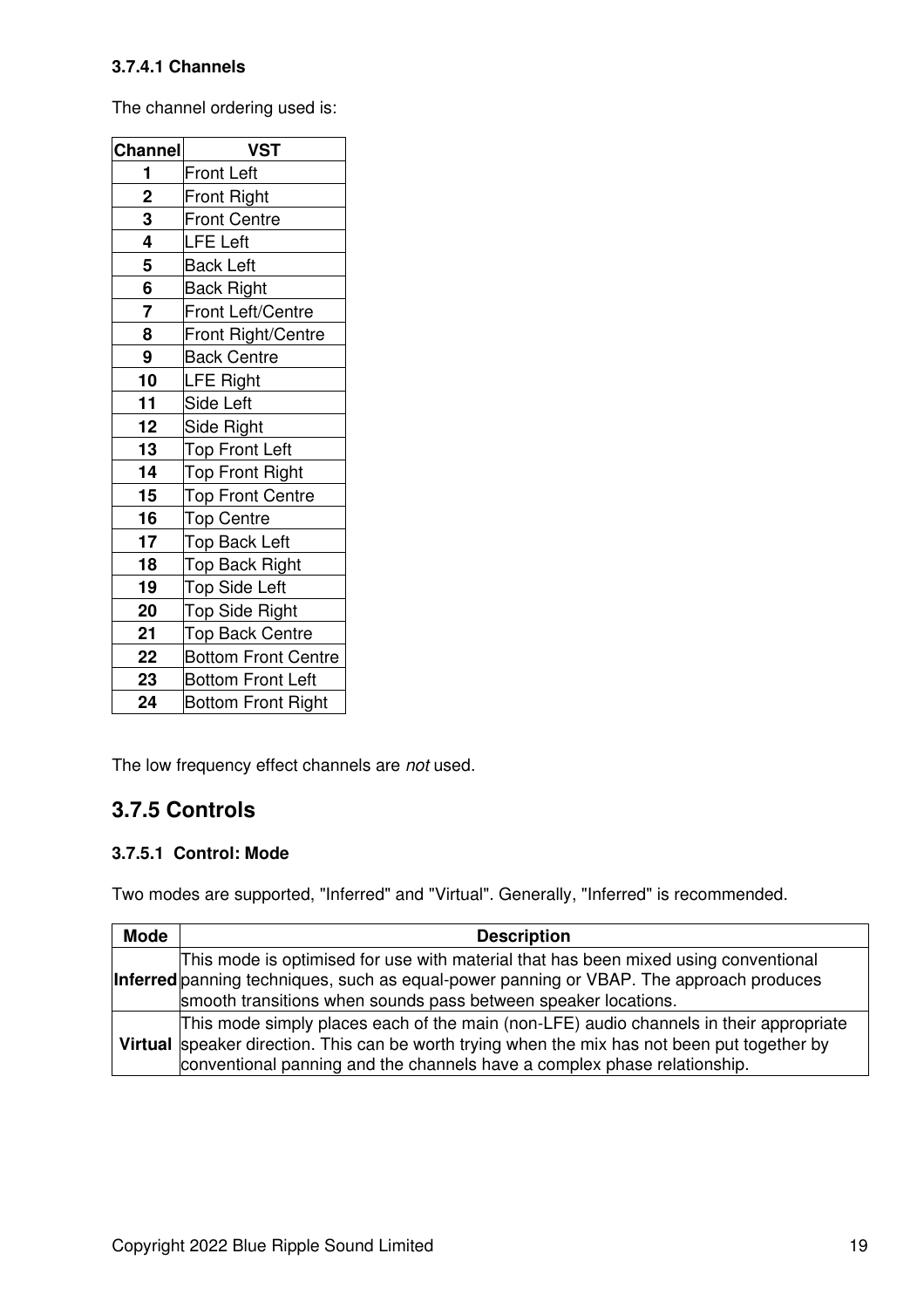# <span id="page-21-0"></span>**4 Crosstalk Cancellation**

# **4.1 Stereo Crosstalk Cancellation**

<span id="page-21-1"></span>

#### **4.1.1 Host Support**

| Host Type Support |     |
|-------------------|-----|
| AAX               | Yes |
| vst2              | es  |

#### **4.1.2 Audio**

|                     | <b>Channels Content</b> |               |
|---------------------|-------------------------|---------------|
| Input               |                         | <b>Stereo</b> |
| Output <sup>2</sup> |                         | <b>Stereo</b> |

## **4.1.3 Controls**

• [Angle](#page-22-0)

## **4.1.4 Description**

When you listen to stereo using normal stereo speakers (rather than headphones), the sound coming from the left speaker reaches both of your ears, not just the left one. Similarly for the right speaker. The sound that travels from the left speaker to the right ear and the sound that travels from the right speaker to the left ear is known as "crosstalk".

This plugin modifies a stereo signal to cancel out some of this effect, although this only works well under highly controlled conditions. This is known as "crosstalk cancellation" (CTC).

#### **4.1.4.1 Why would I want to do that?**

Mostly, you would not. Usually, stereo material is intended to be played on stereo speakers and this crosstalk is normal.

However, it can be useful when you have binaural 3D stereo material that is intended to be listened to on headphones (where crosstalk does not occur naturally) and you want to play it on stereo